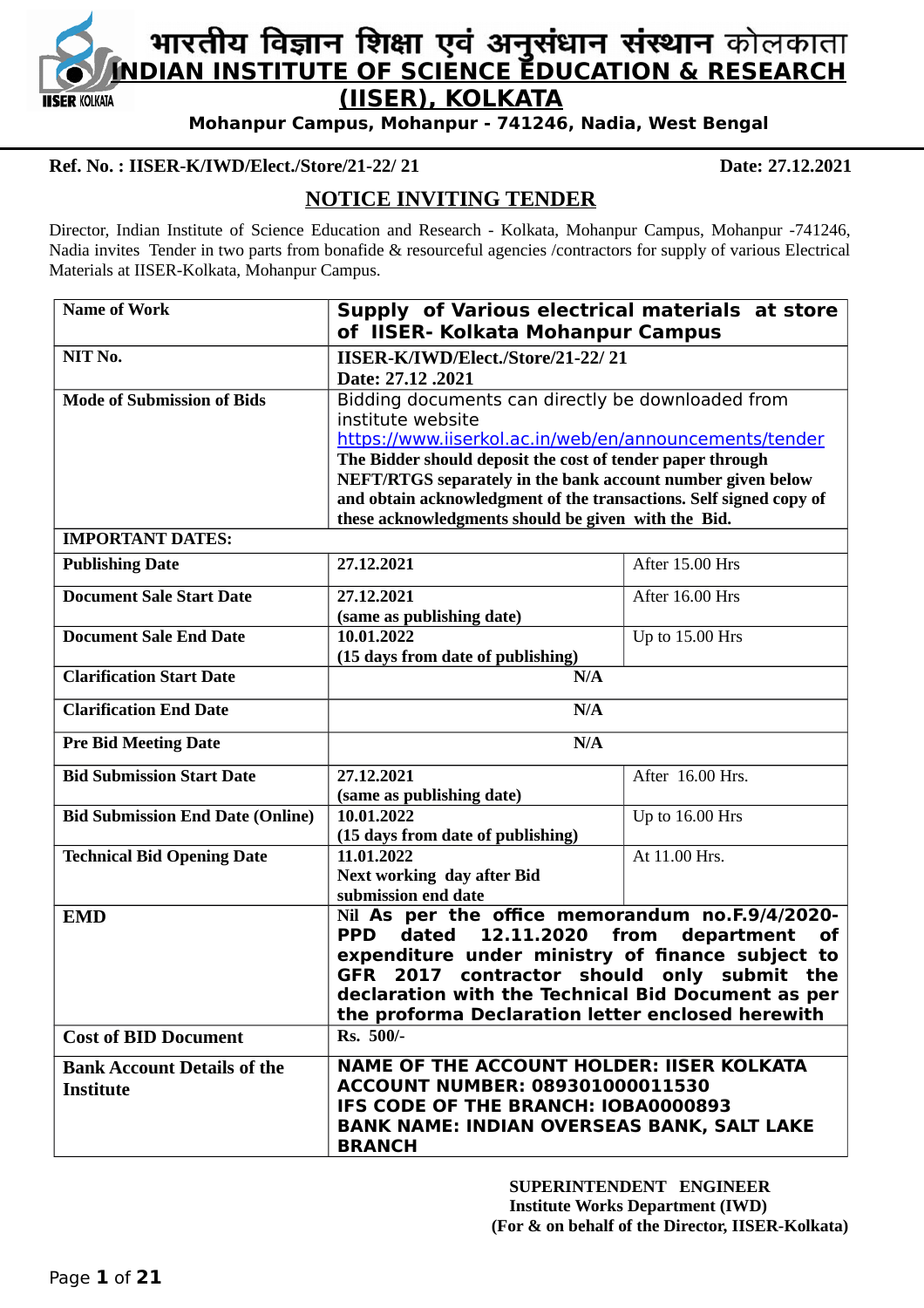

# **Notice Inviting Tender for . Supply of Various electrical materials at store of IISER- Kolkata Mohanpur Campus**

Director, Indian Institute of Science Education and Research - Kolkata, Mohanpur Campus, Mohanpur -741246, Nadia invites Tender in two parts from bonafide & resourceful agencies /contractors for supply of various electrical materials at store of IISER- Kolkata Mohanpur Campus Details of terms and conditions are as below:

#### **PREQUALIFICATION CRITERIA**

- **1.** The bidder firm should be a Proprietor/Partnership/Pvt. Ltd company incorporated in India & should have well experience in electrical installation works /supply of electrical materials like switch sockets, wires, MCBs, fan capacitors etc in reputed Organizations, Central Govt. Autonomous Intuitions, Central public sector undertaking, IITs, IIMs, NITs etc.
- **2.** The contractor should have successfully completed similar electrical works in the preceding 03 calendar years (i.e. 2020-21, 2019-20, and 2018-19) prior to tender opening up to last day of the month previous to the one in which the tenders are invited.
	- **a.** Three similar completed work each costing not less than Rs 40,000.00

Or

- **b.** Two similar completed work each costing not less than Rs. 50,000.00 Or
- **c.** One similar completed work costing not less than Rs. 80,000.00

Client Work/Purchase Order/completion certificate must be submitted for certification of the capacity.

- **3.** Bidder must have a turnover of minimum of Rs. 1.00 Lakh continuously in the last 03 preceding audited financial years (i.e. 2020-21, 2019-20, and 2018-19).Bidder must submit the documentary proof in the form of Audited Profit & Loss Account and Balance Sheets duly certified by chartered accountant.
- **4.** The supplier at the time of bidding shall provide self-certification that the items quoted for meets the local content equal to more than 50% and shall give details of the location(s) at which the local value addition is made as per Order no:- P.-45021/2/2017 PP(BE-II) dated 04-06-2020 of DPIIT, Ministry of Commerce and Industry, Govt. of India, and Order No:- F. No. 33(1)/2017-IPHW,Ministry of Electronics and Information Technology, Govt. of India as per Annexure V of Technical Bid Document
- **5.** The contractor / Supplier must have valid Trade License issued by state administration of the state in which the contractor is working.
- **6.** The contactor / Supplier should have valid registration with all Statutory Authorities such as Registrar of firms, GST issued by competent authority.
- **7.** The contractor should submit documentary evidence in support of fulfilling eligibility criteria mentioned above.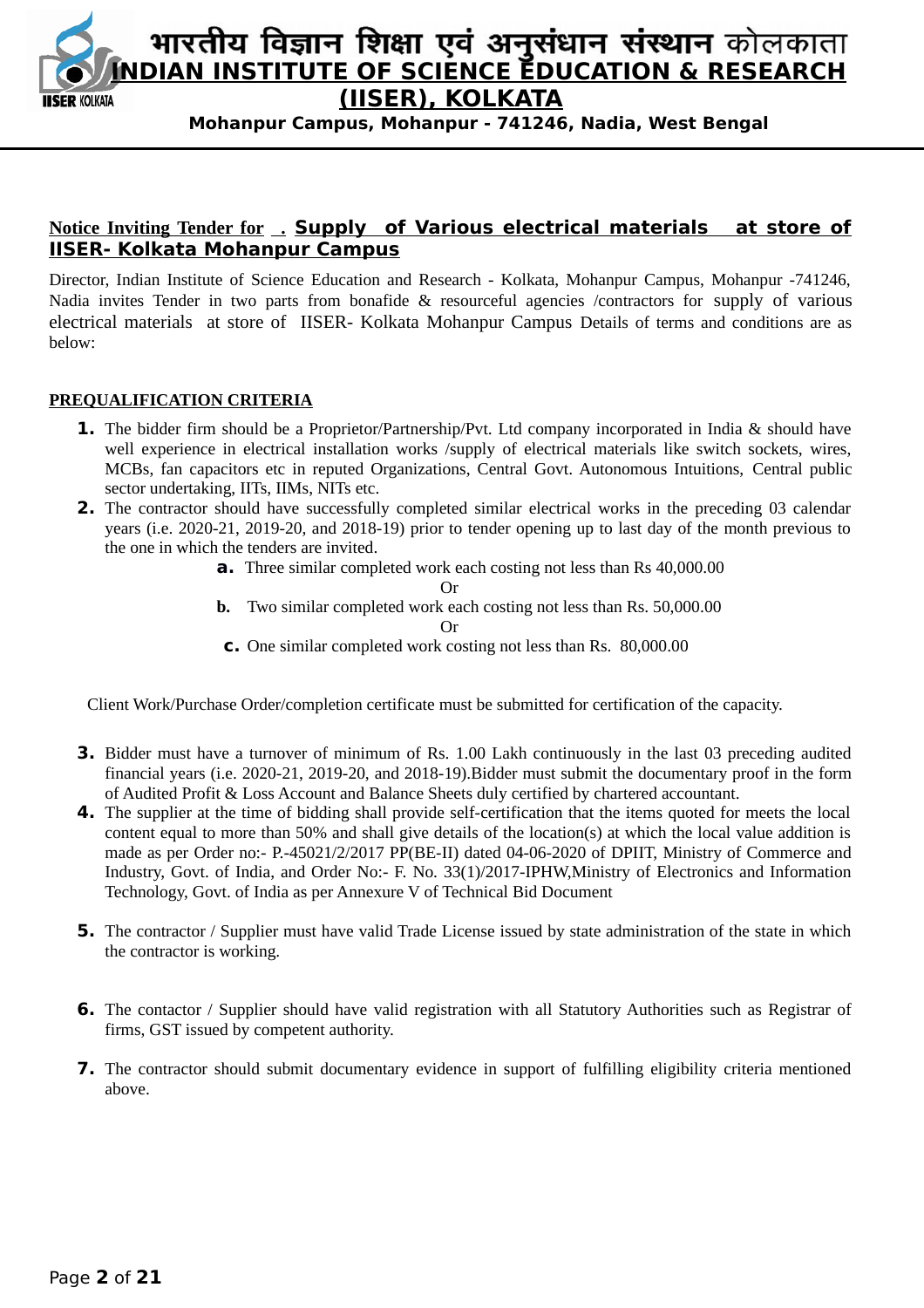

#### **Procedure for submission of Bids:**

The complete tender may be sent by post to the above mentioned address captioned "**Supply of Various electrical materials at store of IISER-Kolkata, Mohanpur Campus.**.". The envelope should be addressed to **The Superintendent Engineer (IWD)**. The sealed tender documents should be reached to "**Dispatch section, C V Raman AAC bldg., Mohanpur-741252, Indian Institute of Science Education and Research Kolkata** "office on or before schedule date and time.

1) Bidder should submit the bid in time i.e. on or before the bid submission time. Bidder will be responsible for any delay due to other issues.

2) The bidder has to sign and attach the required bid documents one by one as indicated in the tender document.

3) The Bidder should deposit the cost of tender paper through NEFT/RTGS separately in the Bank Account number given below and obtain acknowledgment of the transactions. A self signed copy of these acknowledgments should be given with the Bid.

 **NAME OF THE ACCOUNT HOLDER: IISER KOLKATA ACCOUNT NUMBER: 089301000011530 IFS CONFIDENTIAL CONFIDENTIAL CONFIDENTIAL CONFIDENTIAL CONFIDENTIAL CONFIDENTIAL CONFIDENTIAL CONFIDENTIAL BRANCH**: Indian overseas Bank, Salt Lake Branch, Salt Lake Branch, Salt Lake Branch, Salt Lake Branch, Salt La

**EMD**

As per the office memorandum no.F.9/4/2020-PPD dated 12.11.2020 from department of expenditure under ministry of finance **the bidders need not required to deposit the EMD** 

However as per GFR 2017 contractor should only submit the declaration with the Technical Bid Document as per the proforma **Declaration letter** enclosed herewith. If the vendors withdraw/modify in bids during the bidding process the vendor will be suspended/debarred form participating in any tendering process for a period of One year from the date of issuance of suspension order.

**4) The bidders are advised to take into account the amendments/Corrigendum published time to time before submission of their bids against this tender. If any bidder has already submitted his/her bid, then he/she may resubmit his/her bid taking into account amendments/Corrigendum.**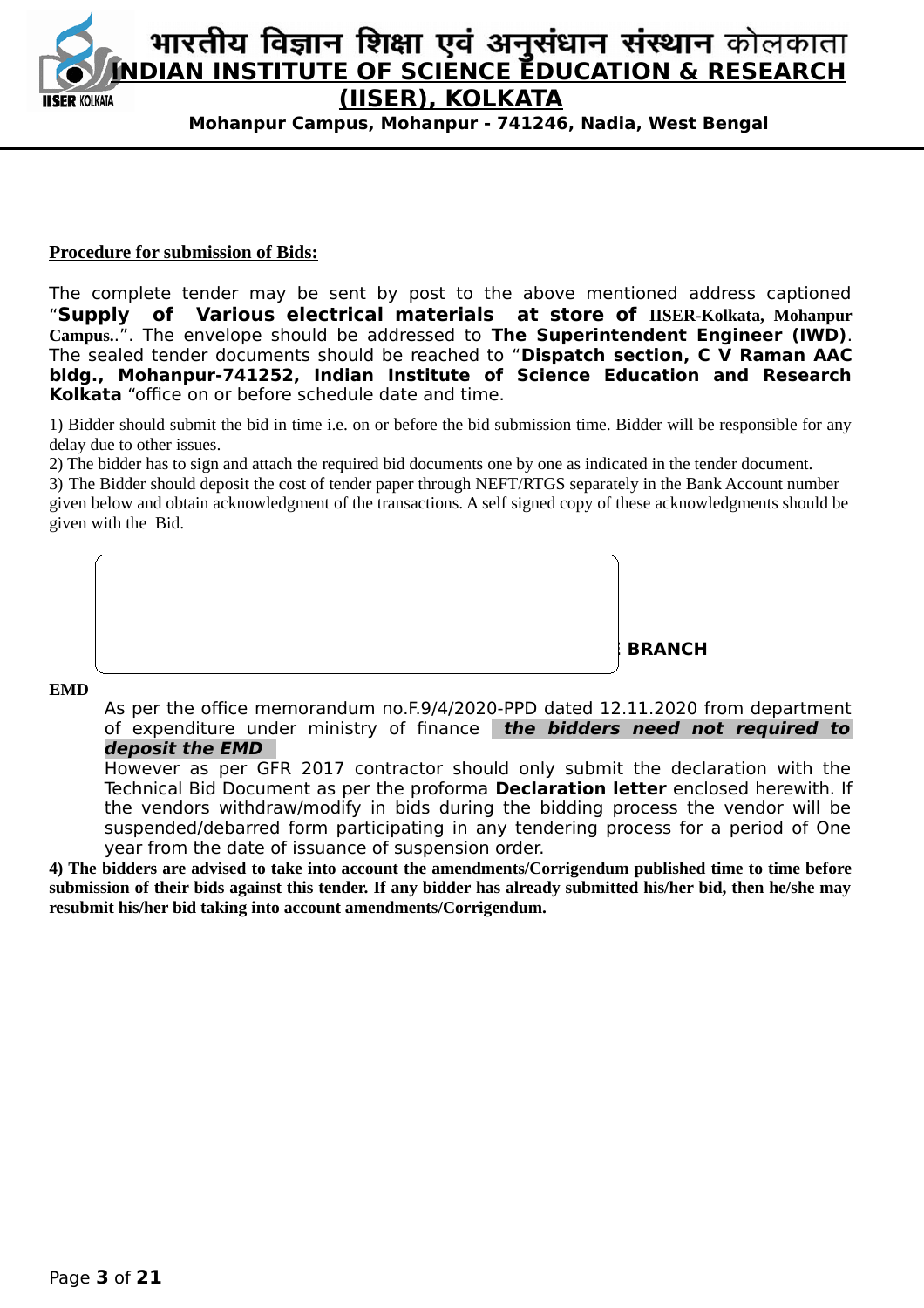

#### **The bids (complete in all respect) must be submitted in Two Parts (Technical and Financial bids) as explained below**

| <b>PART 1: Technical BID</b>                                                                                                                                                                                                                                                                                                               | <b>PART II : Commercial BID</b>                                                                                                                                            |  |  |
|--------------------------------------------------------------------------------------------------------------------------------------------------------------------------------------------------------------------------------------------------------------------------------------------------------------------------------------------|----------------------------------------------------------------------------------------------------------------------------------------------------------------------------|--|--|
| <b>The Technical Bid shall contain the following documents:</b>                                                                                                                                                                                                                                                                            | The Commercial Bid shall contain the following                                                                                                                             |  |  |
| Bids must be accompanied by self signed Declaration<br>letter for exemption of EMD on Letter Head &<br>Tender Paper cost (Rs. 500/-) as specified above.<br>Supporting documents as stated in the pre-<br>➤<br>qualification Criteria (Sl. No. 1 to 6) in *.pdf format.                                                                    | documents:<br>Price Bid/ Schedule of Quantities as per<br>➤<br>format enclosed with the tender document.<br>(Annexure- VII) and<br><b>BOQ Format (Annexure- VIII)</b><br>⋗ |  |  |
| Each page of the Tender documents, Terms &<br>conditions and Annexure- I, II, III, IV, WWI as<br>per enclosed proforma along with the Tender duly<br>filled & signed (except the Price BID Format) by<br>the person/persons on behalf of the organization<br>having necessary authorization/Power of Attorney to<br>do so to be submitted. |                                                                                                                                                                            |  |  |
| Please note that the documents submitted with<br>technical bid shall not contain any indication of<br>price/rate/charges in Part-I of the tender.                                                                                                                                                                                          |                                                                                                                                                                            |  |  |

#### **TERMS & CONDITIONS:**

#### **GENERAL SPECIFICATION**

All electrical Supplies should strictly follow the prescribed Specification, quantity, quality and Indian Standards supported by relevant test and warranty certificates. Failing which the materials will not be accepted. The decision of Engineer in Charge in this regard is final and bound to the supplier.

#### **TECHNICAL SPECIFICATION FOR ELECTRICAL WORK**

#### **SCOPE**

This specification covers supply of materials in good condition having specified quality and quantity to the electrical store at IISER Kolkata Mohanpur Campus strictly as per the BOQ. However competent authority of IISER-Kolkata reserves all the right for addition/deletion/alteration/deviation of any of the item(s) in the schedule of quantity without any prior notice to the tenderer.

#### **MATERIALS**

Materials shall be of the approved make & quality. A list of materials of approved brand and manufacturer is indicated in the annexure. If the list of materials mentioned above stipulates two or more or alternative brands/makes of any product, the decision as to which

#### Page **4** of **21**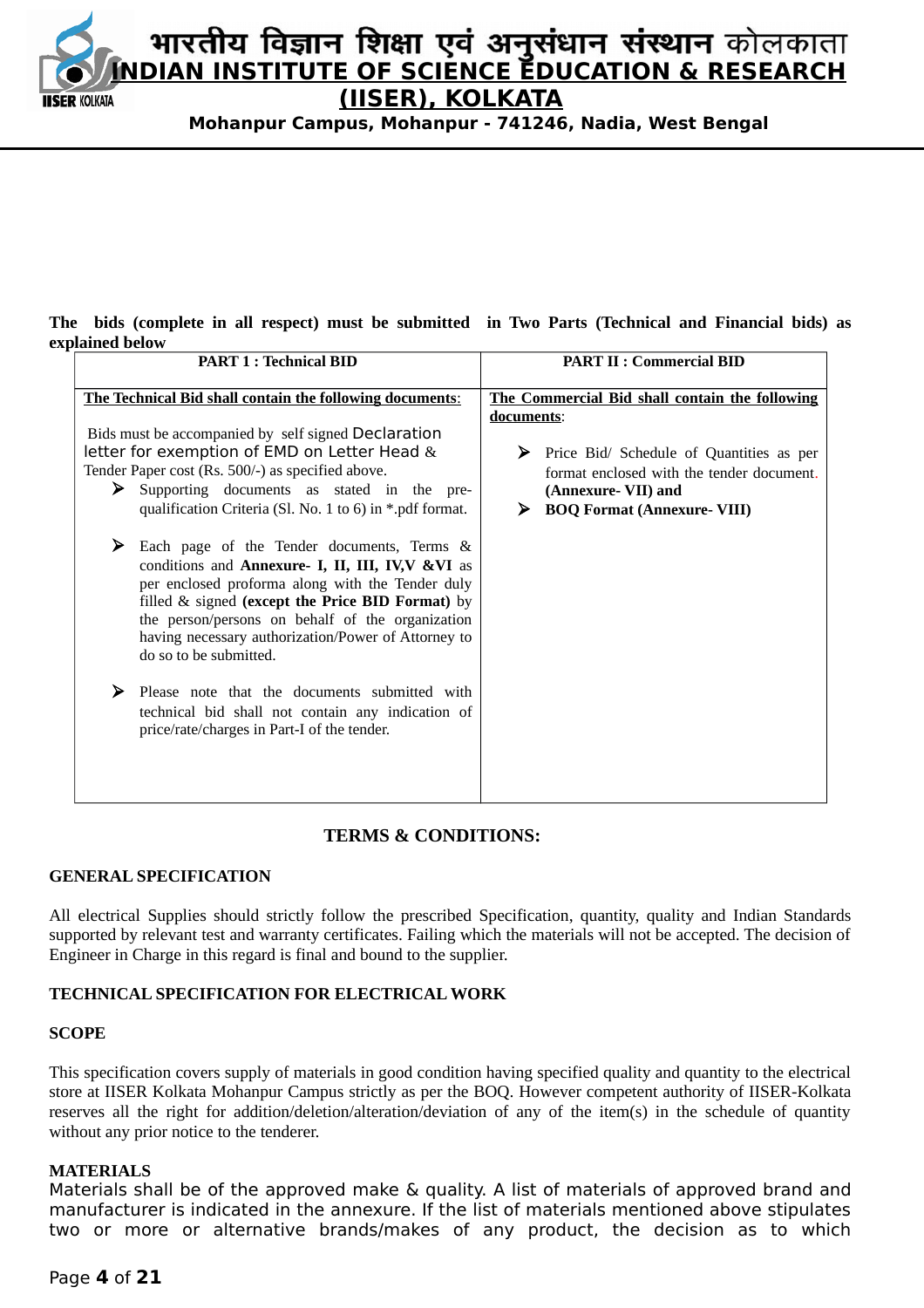

brand/make shall be used in the work shall be taken by the Institute and the contractor shall provide the brand/make so selected without any extra cost.

In case, materials are required to be obtained from any manufacturer other than those listed on account of non availability then prior approval from Institute will be necessary, supported by relevant test certificates qualifying the required standard. Further tests as directed by the Engineer-In-Charge shall also be carried out by the contractor at their own cost, if required.

Contractor shall obtain approval from the Institute of sample of all materials before placing order and the approved sample shall be carefully preserved on the display board in an appropriate manner at the site office for verification by the Engineer-In-Charge.

For standard bought out items, the sizes manufactured by the firms listed shall prevail when there is discrepancy in the sizes mentioned in the schedule without any financial adjustment. **SPECIFICATIONS**

# Unless specifically mentioned otherwise, all applicable codes and standards published by the Bureau of Indian Standard and all other such publication as may be published by them after supply starts, shall govern in respect of design, workmanship, quality and properties of material and method of testing.

#### **Quality:**

 All materials should have the good quality as per the specification. Damage / Broken / Old stock materials will not be accepted. The decision of Engineer in Charge is final in this regard and bound to the supplier.

#### **Quantity**:

It is mandatory to supply all the items as per specified quantity only. Incomplete and shortfall of quantity of items will not be considered. The decision of the competent authority is final in this regard. Before submitting the tender the bidder should confident enough about the availability and supply of all the items within stipulated time. The quality and quantity of the materials will be checked at the time of supply. Necessary test and warranty certificates are to be submitted at the time of supply.

#### **General Terms and Conditions**:

The bidders are requested to read the instructions carefully before submitting the tender. The tender will be not be accepted without notice for the bidders who does not fulfill the eligibility criteria and do not have sufficient documents that are asked for.

### It is mandatory to quote and supply all the items with stipulated quality and quantity.

**The tender is valid for 120 Days from the date of publication in the Institute Website.**

Conditional Tender will summarily rejected without notice.

IISER Kolkata reserves the right to accept / reject any or all the tenders without assigning any reason thereof.

Abnormal rates (less / high) will not be considered. IISER Kolkata reserves the right to award the contract to the supplier having a justified rates only. In this regard it is not mandatory to award the contract to the lowest bidder only. The decision of the tender committee is final in this regard and bound to the contractor.

Incomplete tender will not be considered.

IISER Kolkata reserves the right to verify , scrutiny & cross checking of all the documents & credentials for authentication , that are submitted by the bidders in support of eligibility and qualification for consideration in bidding process.

The priced bid will be opened only for those bidders who will be qualified in the Technical Bid.

The rate should contain all applicable taxes and transportation charges of the materials upto IISER Kolkata Mohanpur Campus.

#### **TESTING:**

Page **5** of **21**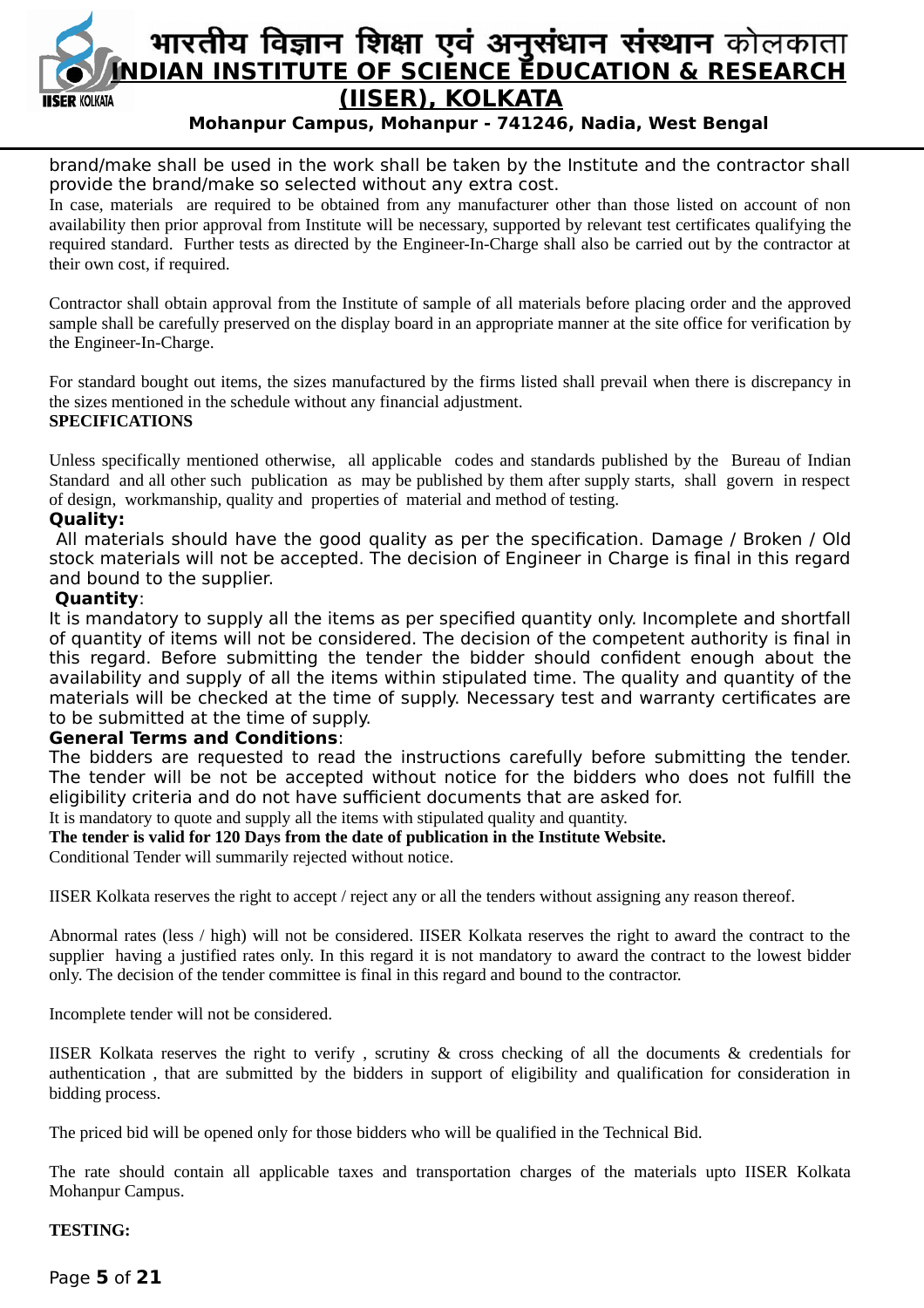

The materials will be tested at the time of delivery at IISER Kolkata store before accepting. Necessary factory test certificates and batch & serial no of the items is to be verified.

#### **PREAMBLE TO THE SCHEDULE OF WORK**

The successful tenderer shall carefully go through the Clauses of Invitation to Tender, Specification, BOQ and shall include in his rates any sum he may consider necessary to cover the fulfillment of the various clauses contained therein. Unit prices stated in the schedule of item against the item of work shall be inclusive of all applicable taxes and transportation charges consumables necessary to complete the said work within the contemplation of the contract. Beyond the unit prices no extra amount will be paid for incidental contingent work and materials.

The quantities mentioned in the schedule of work are probable quantities and it must be clearly understood that the contract is not a lump sum contract, that the probable quantities, the value of the entire tender are only indicative and Institute does not in any way assure the tenderer or guarantee that the actual quantity of work would correspond to the probable quantities in the tender. IISER-K reserves the right to increase/exclude any of the Schedule items on reasons of the rates not being reasonable or subsequent change in requirement during supply.

#### **Rates:**

The rates quoted by the Contractor shall include for supplying of materials applicable taxes, transportation charges necessary for completing the work in the best and most workmanship like manner to the satisfaction of the Institute and for maintaining the same. The rates shall be complete in all respects also including cost of materials, labour, supervision, tools and plant, transport, sales and other taxes royalties, duties and materials, contingencies, breakage, wastage, sundries, scaffoldings, etc., on the basis of works contract. The rates quoted shall include all taxes, duties, transport, **GST** or any other levies applicable under the statute including comprehensive warranty obligation as mentioned in the BOQ. The rates quoted by the Contractor shall be net so as to include all requirements described in the contract agreement and no claim whatsoever due to fluctuations in the price of material and labour will be entertained.

No change in unit rate will be admissible on any variation of quantity. **Performance Security**

The performance security will be considered 3% of the awarded contract value and the contractor should submit in the form of a Demand draft/ Banker's Cheque/Bank Guarantee drawn on scheduled Commercial Bank based in India and should be in favour of "IISER KOLKATA" payable at Kolkata in original.

#### **Performance Security submitted in for of PBG shall remain valid until the expiry of the defect liability of 6 months from date of supply**

Performance Security money submitted in form of DD/Cheque shall be refunded after expiry of defect liability

Failure of the successful bidder to comply with the requirement shall constitute sufficient grounds for the annulment of the award and forfeiture of the bid security, in which event the Institute may make the award to the next lowest evaluated bidder or call for new bids*.*

#### **Completion Period**

The job should be completed within 60 days from the date of issuance of Work Order letter. No extension shall be granted to the contractor unless the reasons are beyond his control and the engineer in-charge is satisfied

#### **Payment term:**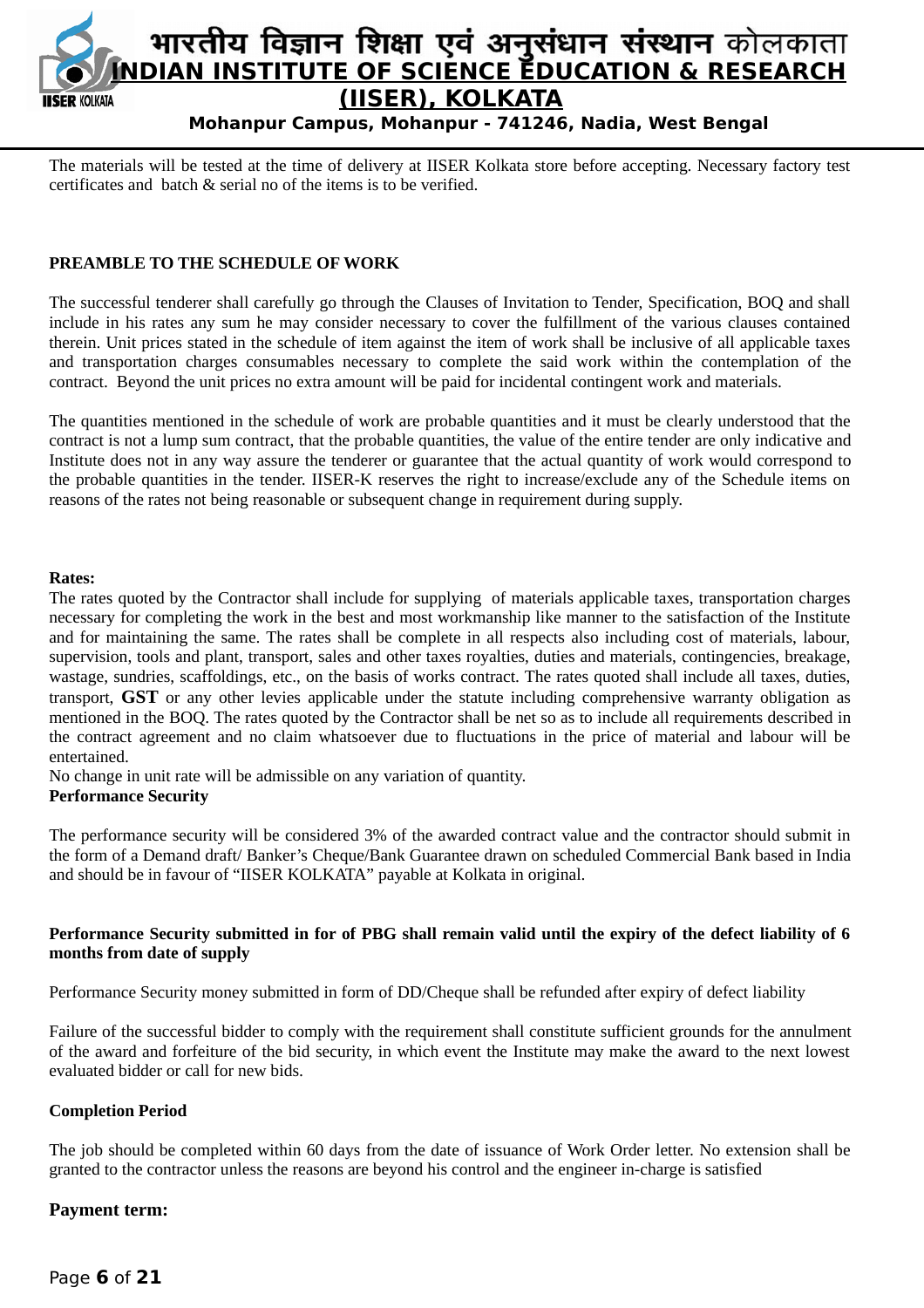

100% payment will be made on receipt of completion of installation work in good condition and verification thereof subject to inspection of materials and Guarantee Certificates. Also subject to submission of 3% Bank Guarantee as per terms.

No advance payment considered during the work

#### **Annexure-I**

....

### **To be signed by the bidder and same signatory competent / authorized to sign the relevant contract on behalf of IISER-KOLKATA.**

#### **INTEGRITY AGREEMENT**

#### **BETWEEN**

Director, IISER-KOLKATA represented through Superintendent Engineer, IWD, IISER-KOLKATA, Mohanpur Campus, Mohanpur – 741246, Dist. Nadia, West Bengal, (Hereinafter referred as the **'Principal/Owner**', which expression shall unless repugnant to the meaning or context hereof include its successors and permitted assigns)

#### **AND**

……………………………................................................................................................................................................

*(Name and Address of the Individual/firm/Company)*

through

………………………….......................................................................................................................................... *(Details of duly authorized signatory)*

(Hereinafter referred to as the "**Bidder/Contractor**" and which expression shall unless repugnant to the meaning or context hereof include its successors and permitted assigns) **Preamble**

WHEREAS the Principal / Owner has floated the Tender [NIT No: IISER-K/IWD/Elect./Store/21-22/21 (hereinafter referred to as "**Tender/Bid**") and intends toward, under laid down organizational procedure, contract for **'Supply of Various Electrical Materials at store of IISER- Kolkata Mohanpur Campus.'** hereinafter referred to as the "**Contract**".

AND WHEREAS the Principal/Owner values full compliance with all relevant laws of the land, rules, regulations, economic use of resources and offairness/transparency in its relation with its Bidder(s) and Contractor(s).

AND WHEREAS to meet the purpose aforesaid both the parties have agreed to enter into this Integrity Agreement (hereinafter referred to as "**Integrity Pact**" or **"Pact**"), the terms and conditions of which shall also be read as integral part and parcel of the Tender/Bid documents and Contract between the parties.

#### Page **7** of **21**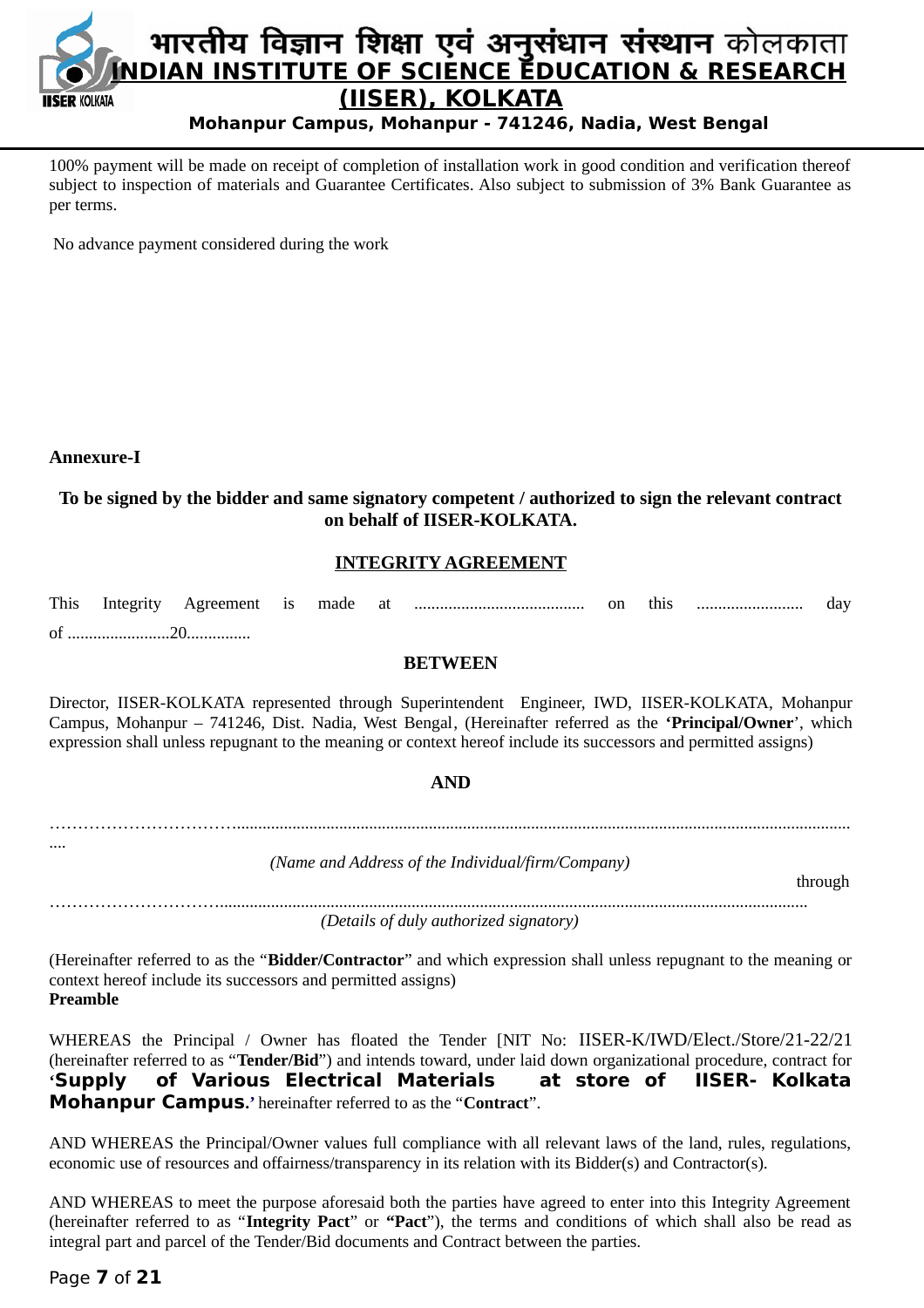

NOW, THEREFORE, in consideration of mutual covenants contained in this Pact, the parties hereby agree as follows and this Pact witnesses as under:

#### **Article 1: Commitment of the Principal/Owner**

- 1. The Principal/Owner commits itself to take all measures necessary to prevent corruption and to observe the following principles :
	- a. No employee of the Principal/Owner, personally or through any of his/her family members, will in connection with the Tender, or the execution of the Contract, demand, take a promise for or accept, for self or third person, any material or immaterial benefit which the person is not legally entitled to.
	- b. The Principal/Owner will, during the Tender process, treat all Bidder(s) with equity and reason. The Principal/Owner will, in particular, before and during the Tender process, provide to all Bidder(s) the same information and will not provide to any Bidder(s) confidential / additional information through which the Bidder(s) could obtain an advantage in relation to the Tender process or the Contract execution.
	- c. The Principal/Owner shall endeavour to exclude from the Tender process any person, whose conduct in the past has been of biased nature.
- 2. If the Principal/Owner obtains information on the conduct of any of its employees which is a criminal offence under the Indian Penal code (IPC)/Prevention of Corruption Act, 1988 (PC Act) or is in violation of the principles herein mentioned or if there be a substantive suspicion in this regard, the Principal/Owner will inform the Chief Vigilance Officer and in addition can also initiate disciplinary actions as per its internal laid down policies and procedures.

#### **Article 2: Commitment of the Bidder(s)/Contractor(s)**

- 1. It is required that each Bidder/Contractor (including their respective officers, employees and agents) adhere to the highest ethical standards, and report to the Government / Department all suspected acts of **fraud or corruption or Coercion or Collusion** of which it has knowledge or becomes aware, during the tendering process and throughout the negotiation or award of a contract.
- a) The Bidder(s)/Contractor(s) commits himself to take all measures necessary to prevent corruption. He commits himself to observe the following principles during his participation in the Tender process and during the Contract execution :
- b) The Bidder(s)/Contractor(s) will not, directly or through any other person or firm, offer, promise or give to any of the Principal/Owner's employees involved in the Tender process or execution of the Contract or to any third person any material or other benefit which he/she is not legally entitled to, in order to obtain in exchange any advantage of any kind whatsoever during the Tender process or during the execution of the Contract.
- c) The Bidder(s)/Contractor(s) will not enter with other Bidder(s) into any undisclosed agreement or understanding, whether formal or informal. This applies in particular to prices, specifications, certifications, subsidiary contracts, submission or non-submission of bids or any other actions to restrict competitiveness or to cartelize in the bidding process.
- d) The Bidder(s)/Contractor(s) will not commit any offence under the relevant IPC/PC Act. Further the Bidder(s)/Contract(s) will not use improperly, (for the purpose of competition or personal gain), or pass on to others, any information or documents provided by the Principal/Owner as part of the business relationship,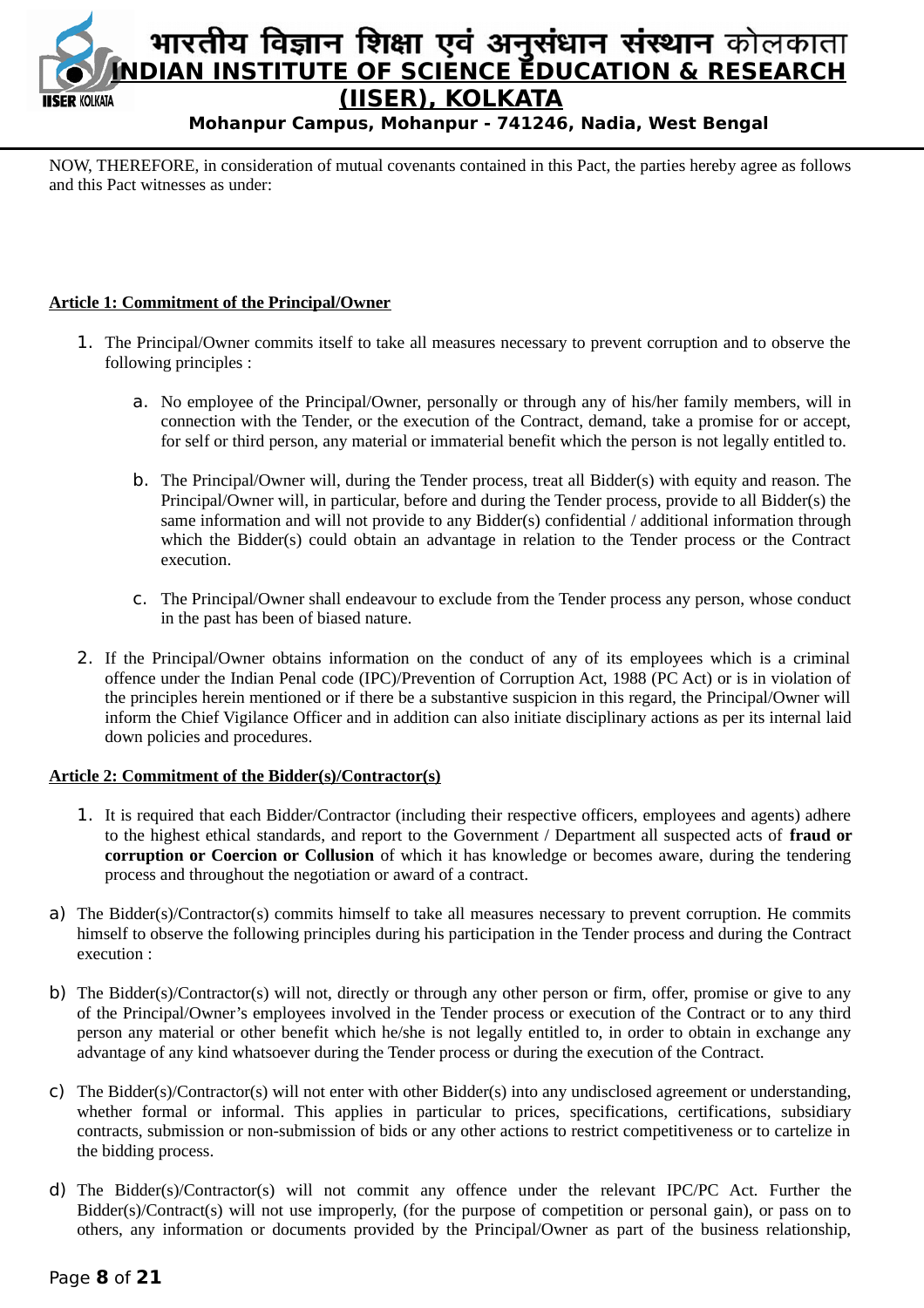

regarding plans, technical proposals and business details, including information contained or transmitted electronically.

- e) The Bidder(s)/Contractor(s) of foreign origin shall disclose the names and addresses of agents/representatives in India, if any. Similarly Bidder(s)/Contractor(s) of Indian Nationality shall disclose names and addresses of foreign agents/representatives, if any. Either the Indian agent on behalf of the foreign principal or the foreign principal directly could bid in a tender but not both. Further, in cases where an agent participate in a tender on behalf of one manufacturer, he shall not be allowed to quote on behalf of another manufacturer along with the first manufacturer in a subsequent/parallel tender for the same item.
- f) The Bidder(s)/Contractor(s) will, when presenting his bid, disclose any and all payments he has made, is committed to or intends to make to agents, brokers or any other intermediaries in connection with the award of the Contract.
- 3. The Bidder(s)/Contractor(s) will not instigate third persons to commit offences outlined above or be an accessory to such offences.
- 4. The Bidder(s)/Contractor(s) will not, directly or through any other person or firm indulge in fraudulent practice **means a willful misrepresentation or omission of facts or submission of fake/forged documents in order to induce public official to act in reliance thereof, with the purpose of obtaining unjust advantage by or causing damage to justified interest of others and/or to influence the procurement process to the detriment of the Government interests.**

5. The Bidder(s)/Contractor(s) will not, directly or through any other person or firm use Coercive Practices (means the act of obtaining something, compelling an action or influencing a decision through intimidation, threat or the use of force directly or indirectly, where potential or actual injury may befall upon a person, his/ her reputation or property to influence their participation in the tendering process).

#### **Article 3: Consequences of Breach**

Without prejudice to any rights that may be available to the Principal/Owner under law or the Contract or its established policies and laid down procedures, the Principal/Owner shall have the following rights in case of breach of this Integrity Pact by the Bidder(s)/Contractor(s) and the Bidder/ Contractor accepts and undertakes to respect and uphold the Principal/Owner's absolute right:

- 1. If the Bidder(s)/Contractor(s), either before award or during execution of Contract has committed a transgression through a violation of Article 2 above or in any other form, such as to put his reliability or credibility in question, the Principal/Owner after giving 14 days notice to the contractor shall have powers to disqualify the Bidder(s)/Contractor(s) from the Tender process or terminate/determine the Contract, if already executed or exclude the Bidder/Contractor from future contract award processes. The imposition and duration of the exclusion will be determined by the severity of transgression and determined by the Principal/Owner. **Such exclusion may be forever or for a limited period as decided by the Principal/Owner.**
- 2. **Forfeiture of Performance Guarantee/Security Deposit**: If the Principal/Owner has disqualified the Bidder(s) from the Tender process prior to the award of the Contract or terminated/determined the Contract or has accrued the right to terminate/determine the Contract according to Article 3(1), the Principal/Owner apart from exercising any legal rights that may have accrued to the Principal/Owner, may in its considered opinion forfeit the entire amount of Performance Guarantee and Security Deposit of the Bidder/Contractor.
- 3. **Criminal Liability:** If the Principal/Owner obtains knowledge of conduct of a Bidder or Contractor, or of an employee or a representative or an associate of a Bidder or Contractor which constitutes corruption within the meaning of IPC Act, or if the Principal/Owner has substantive suspicion in this regard, the Principal/Owner will inform the same to law enforcing agencies for further investigation.

# **Article 4: Previous Transgression**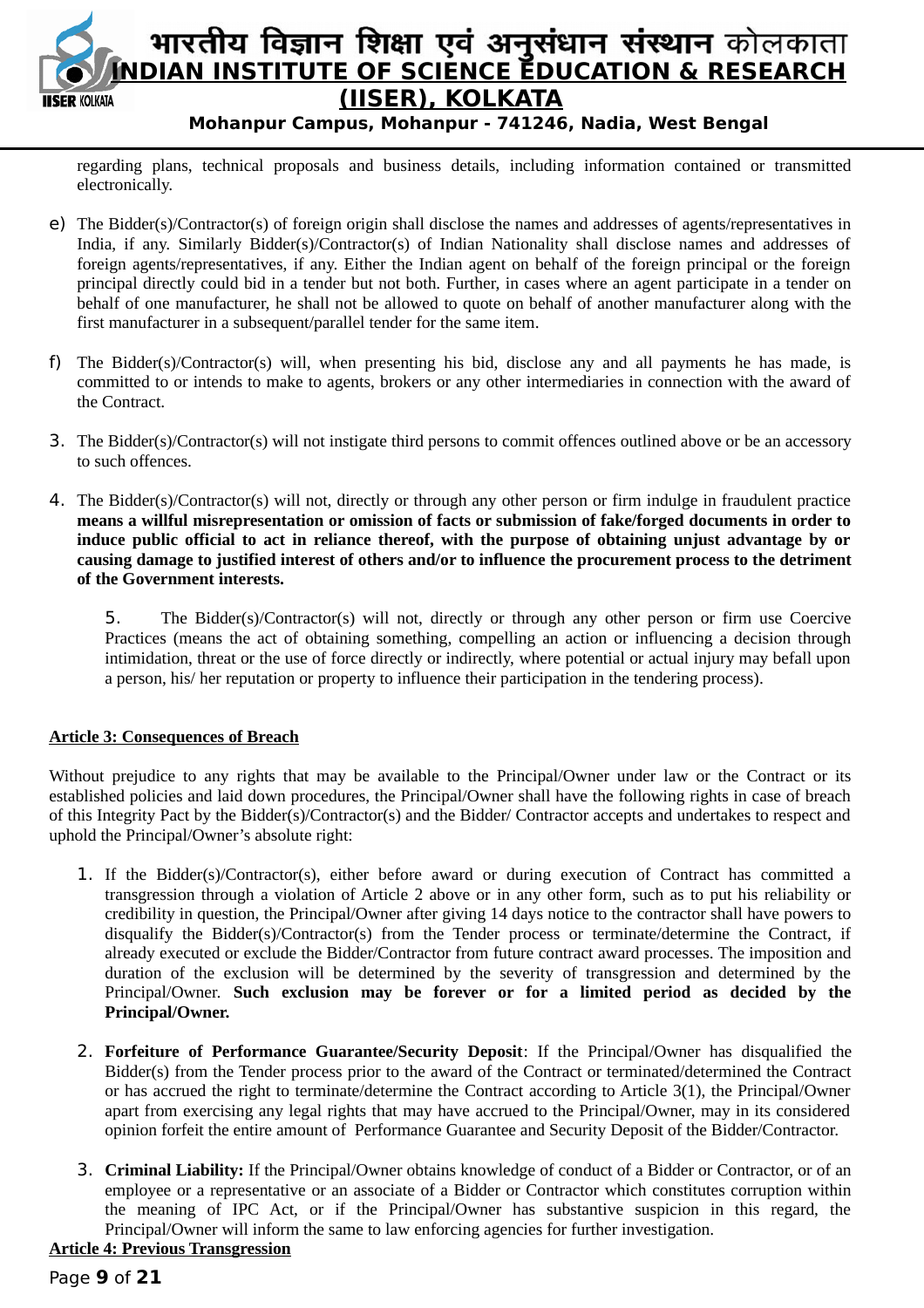

# भारतीय विज्ञान शिक्षा एवं अनुसंधान संस्थान कोलकाता **INDIAN INSTITUTE OF SCIENCE EDUCATION & RESEARCH (IISER), KOLKATA**

**Mohanpur Campus, Mohanpur - 741246, Nadia, West Bengal**

- 1. The Bidder declares that no previous transgressions occurred in the last 5 years with any other Company in any country confirming to the anticorruption approach or with Central Government or State Government or any other Central/State Public Sector Enterprises in India that could justify his exclusion from the Tender process.
- 2. If the Bidder makes incorrect statement on this subject, he can be disqualified from the Tender process or action can be taken for banning of business dealings/ holiday listing of the Bidder/Contractor as deemed fit by the Principal/ Owner.
- 3. If the Bidder/Contractor can prove that he has resorted / recouped the damage caused by him and has installed a suitable corruption prevention system, the Principal/Owner may, at its own discretion, revoke the exclusion prematurely.

#### **Article 5: Equal Treatment of all Bidders/Contractors/Subcontractors**

- 1. The Bidder(s)/Contractor(s) undertake(s) to demand from all subcontractors a commitment in conformity with this Integrity Pact. The Bidder/Contractor shall be responsible for any violation(s) of the principles laid down in this agreement/Pact by any of its Subcontractors/sub-vendors.
- 2. The Principal/Owner will enter into Pacts on identical terms as this one with all Bidders and Contractors.
- 3. The Principal/Owner will disqualify Bidders, who do not submit, the duly signed Pact between the Principal/Owner and the bidder, along with the Tender or violate its provisions at any stage of the Tender process, from the Tender process.

#### **Article 6- Duration of the Pact**

This Pact begins when both the parties have legally signed it. It expires for the Contractor/Vendor 12 months after the completion of work under the contract or till the continuation of defect liability period, whichever is more and for all other bidders, till the Contract has been awarded.

If any claim is made/lodged during the time, the same shall be binding and continue to be valid despite the lapse of this Pacts as specified above, unless it is discharged/determined by the Competent Authority, IISER-KOLKATA.

#### **Article 7- Other Provisions**

- 1. This Pact is subject to Indian Law, place of performance and jurisdiction is the **Head quarters of the Division** of the Principal/Owner, who has floated the Tender.
- 2. Changes and supplements need to be made in writing. Side agreements have not been made.
- 3. If the Contractor is a partnership or a consortium, this Pact must be signed by all the partners or by one or more partner holding power of attorney signed by all partners and consortium members. In case of a Company, the Pact must be signed by a representative duly authorized by board resolution.
- 4. Should one or several provisions of this Pact turn out to be invalid; the remainder of this Pact remains valid. In this case, the parties will strive to come to an agreement to their original intensions.
- 5. It is agreed term and condition that any dispute or difference arising between the parties with regard to the terms of this Integrity Agreement / Pact, any action taken by the Owner/Principal in accordance with this **Integrity Agreement/ Pact or interpretation thereof shall not be subject to arbitration.**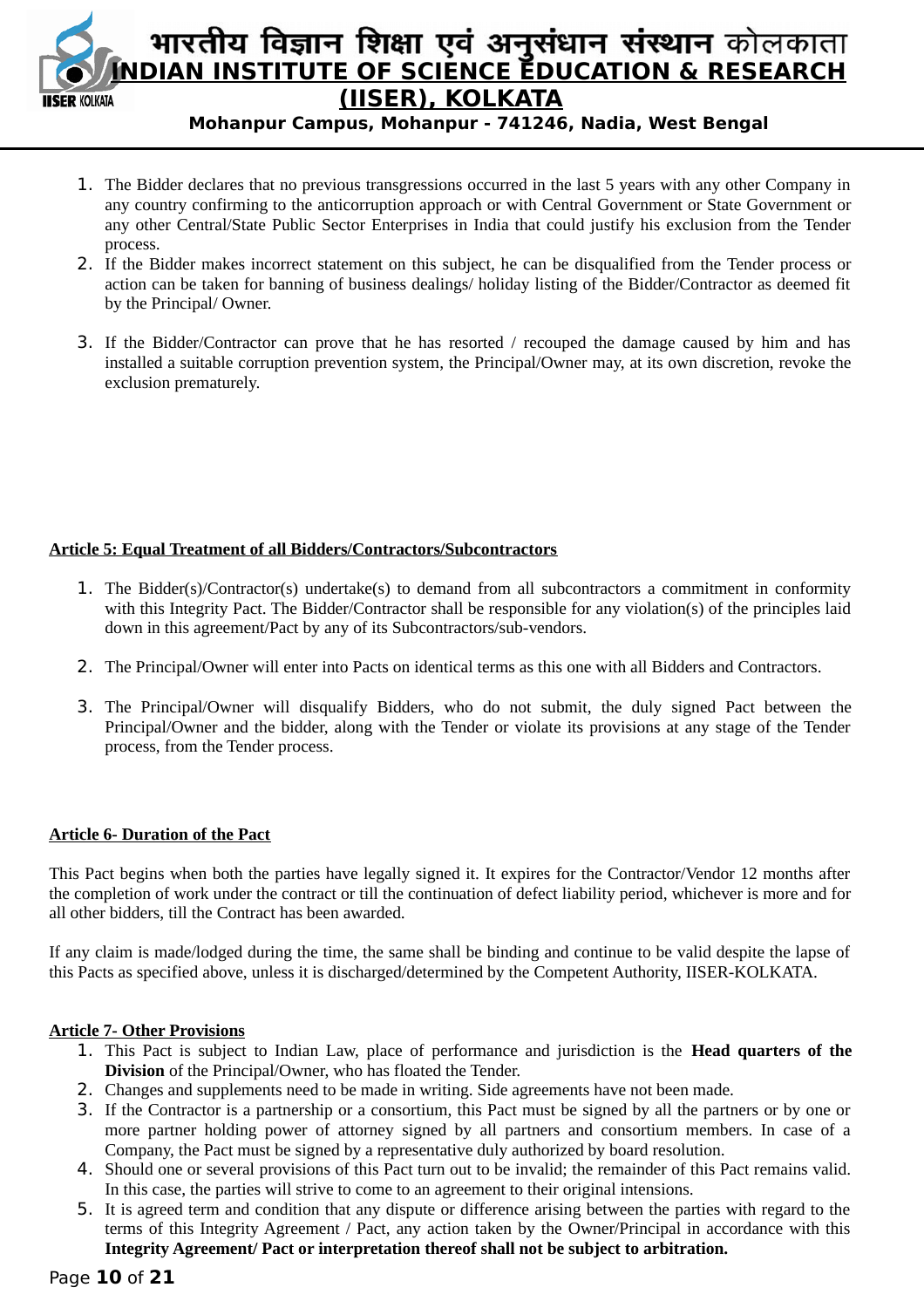

#### **Article 8- LEGAL AND PRIOR RIGHTS**

All rights and remedies of the parties hereto shall be in addition to all the other legal rights and remedies belonging to such parties under the Contract and/or law and the same shall be deemed to be cumulative and not alternative to such legal rights and remedies aforesaid. For the sake of brevity, both the Parties agree that this Integrity Pact will have precedence over the Tender/Contact documents with regard any of the provisions covered under this Integrity Pact.

IN WITNESS WHEREOF the parties have signed and executed this Integrity Pact at the place and date first above mentioned in the presence of following witnesses:

............................................................... *(For and on behalf of Principal/Owner)*

................................................................. *(For and on behalf of Bidder/Contractor)*

WITNESSES :

1. ................................................................................... *(signature, name and address)*

2. ................................................................................. *(signature, name and address)*

Place:

Dated :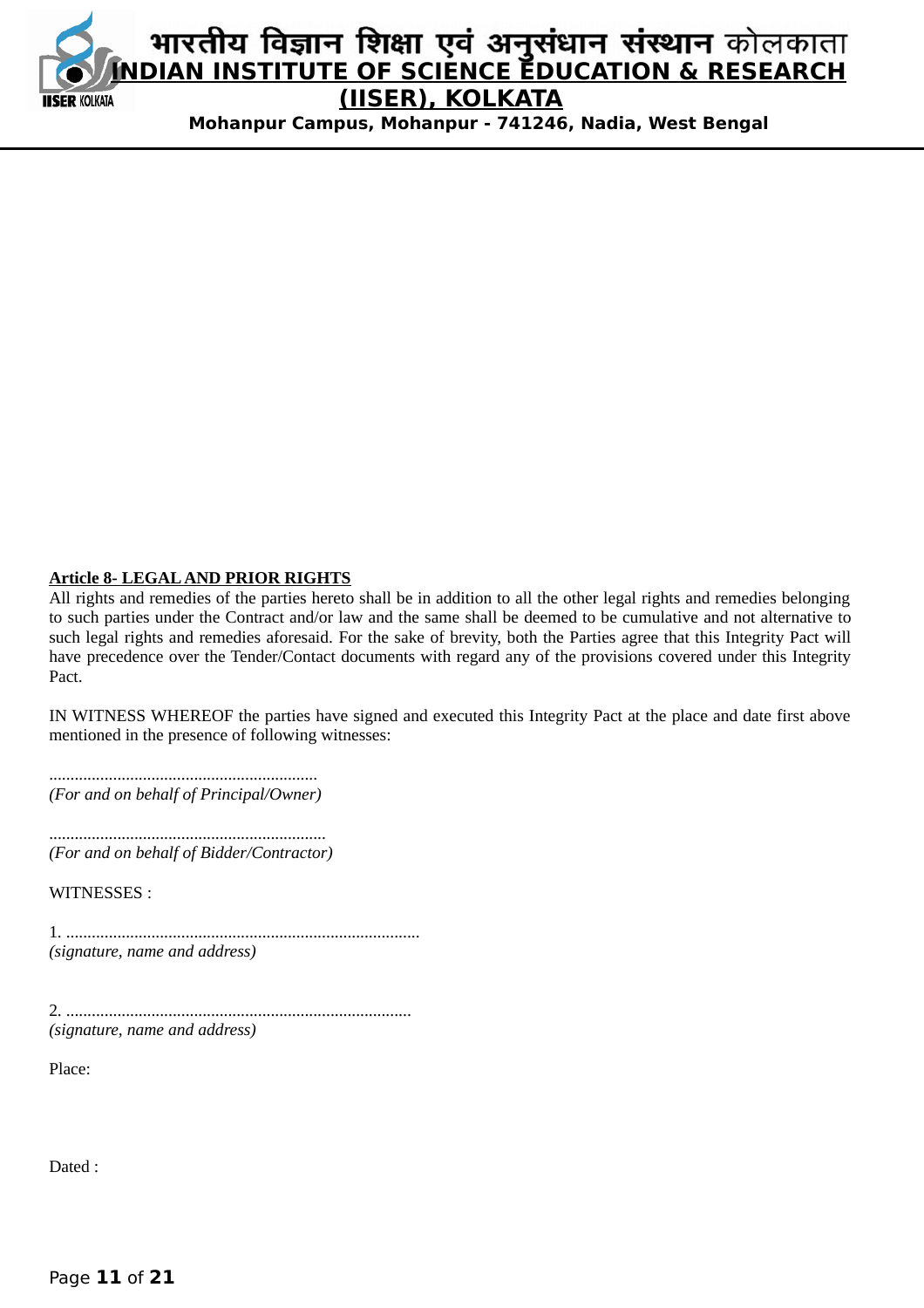

#### **Annexure-II (Draft of letter to be submitted by the tenderer in Part-I of Tenders)**

#### **(Technical bid)**

To, The Superintendent Engineer, IWD, IISER-KOLKATA, Mohanpur Campus, Nadia.

# Sub: Submission of Tender for the work of **'Supply of Various Electrical Materials at store of IISER- Kolkata Mohanpur Campus'**

Dear Sir,

I/We acknowledge that IISER-KOLKATA is committed to follow the principles thereof as enumerated in the Integrity Agreement enclosed with the tender/bid document.

I/We agree that the Notice Inviting Tender (NIT) is an invitation to offer made on the condition that I/We will sign the enclosed integrity Agreement, which is an integral part of tender documents, failing which I/We will stand disqualified from the tendering process. I/We acknowledge that THE MAKING OF THE BID SHALL BEREGARDED AS AN UNCONDITIONAL AND ABSOLUTE ACCEPTANCE of this condition of the NIT.

I/We confirm acceptance and compliance with the Integrity Agreement in letter and spirit and further agree that execution of the said Integrity Agreement shall be separate and distinct from the main contract, which will come into existence when tender/bid is finally accepted by IISER-KOLKATA. I/We acknowledge and accept the duration of the Integrity Agreement, which shall be in the line with Article 1 of the enclosed Integrity Agreement.

I/We acknowledge that in the event of my/our failure to sign and accept the Integrity Agreement, while submitting the tender/bid, IISER-KOLKATA shall have un qualified, absolute and unfettered right to disqualify the tenderer/bidder and reject the tender/bids accordance with terms and conditions of the tender/bid.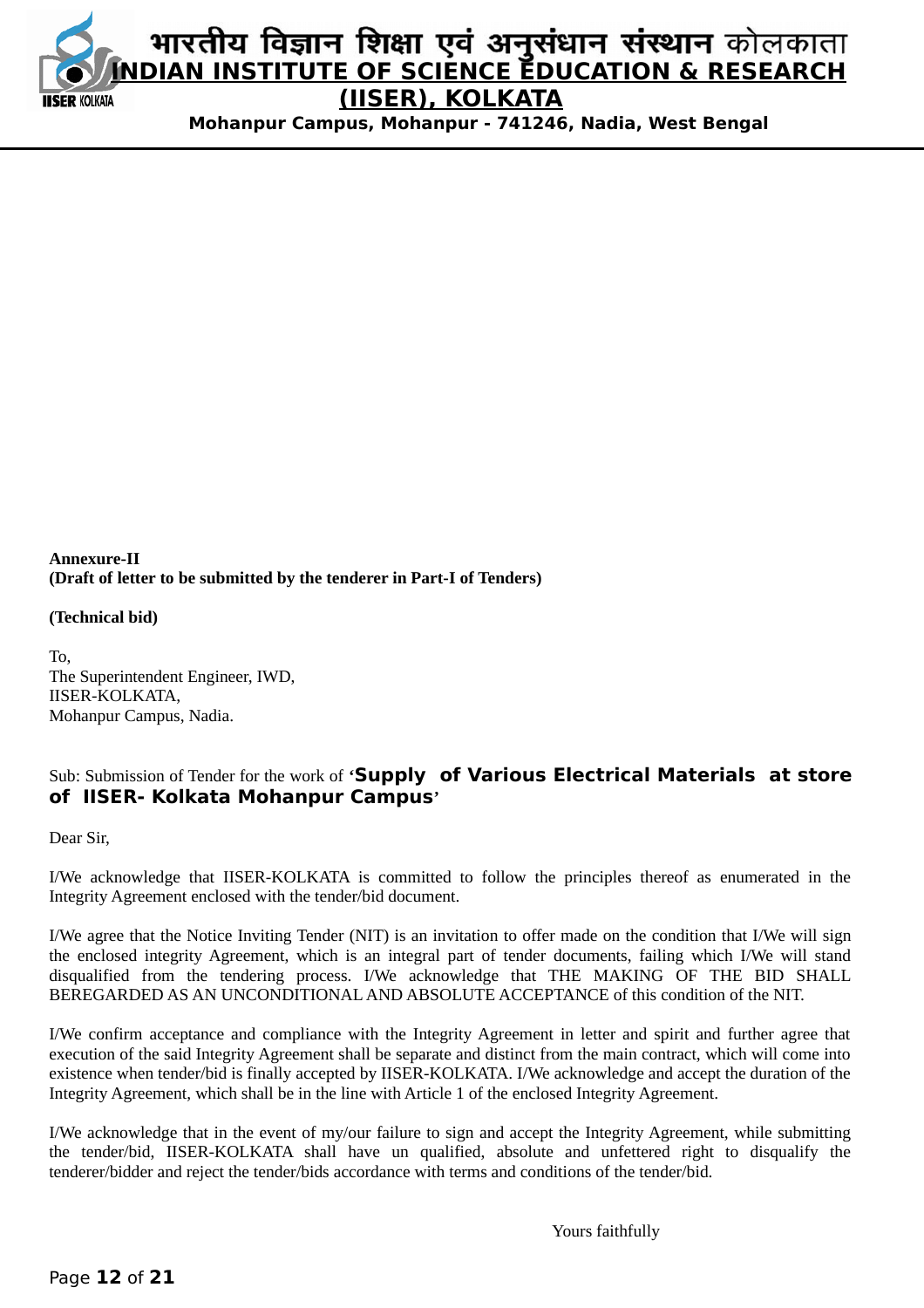

(Duly authorized signatory of the Bidder)

**ANNEXURE-III (Page 1 of 2)**

# **(BASIC INFORMATION)**

#### **Pre-qualification criteria:**

|                | Name of the Contractor / Firm / Organization /<br>Company.                                                                                                  |                                |
|----------------|-------------------------------------------------------------------------------------------------------------------------------------------------------------|--------------------------------|
| $\overline{2}$ | Official Correspondence address at with contact<br>person's name, telephone number, mobile<br>number, E-mail etc. (Mandatory for regular<br>correspondence) |                                |
| 3              | Type of Firm / Organization, whether<br>proprietorship, partnership or private limited<br>company etc.                                                      |                                |
| $\overline{4}$ | Year of establishment                                                                                                                                       |                                |
| 5              | Name of the Proprietor / Partners / Directors in<br>Organization                                                                                            | a)<br>b)<br>c)<br>$\mathbf{d}$ |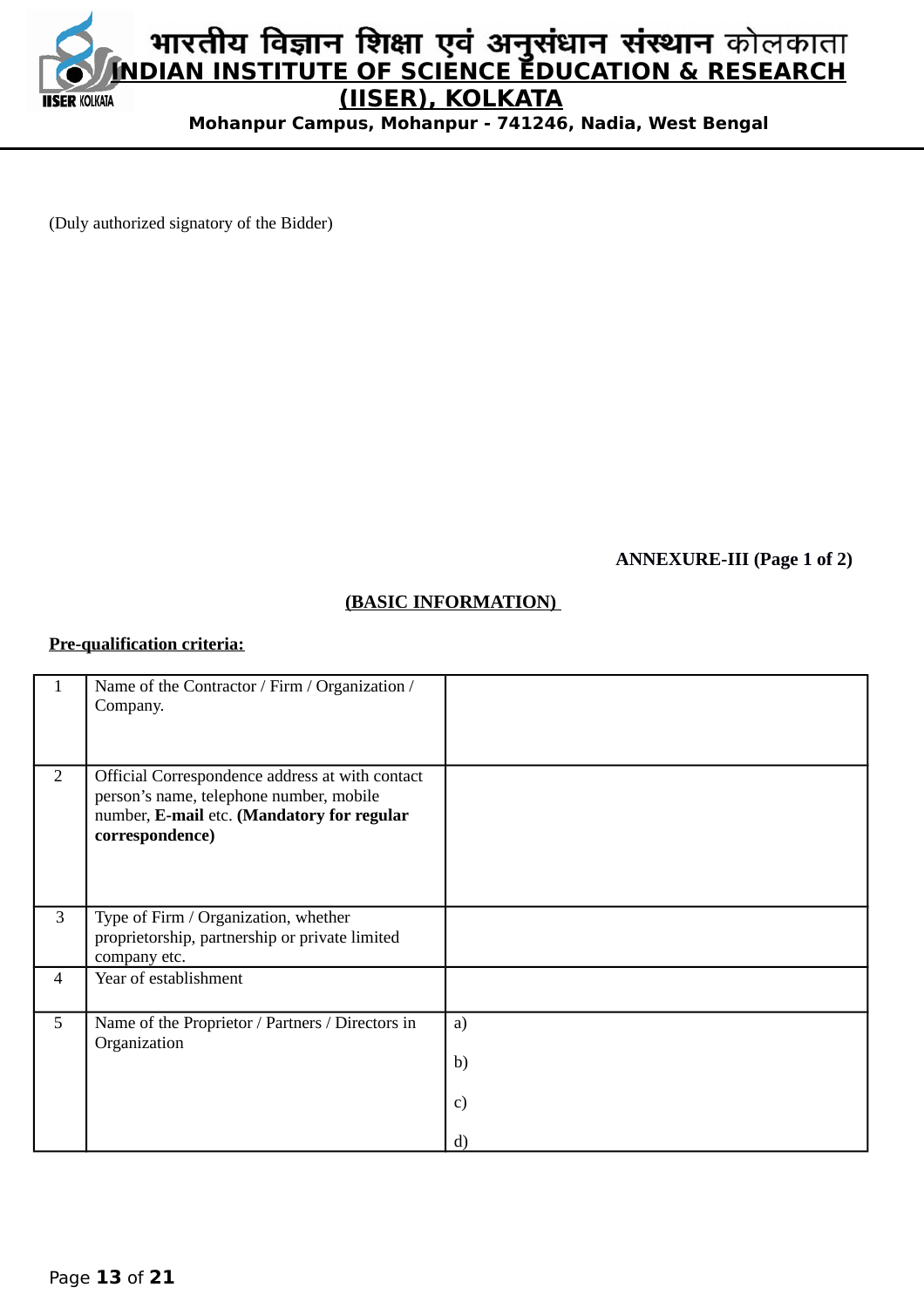# **INDIAN INSTITUTE OF SCIENCE EDUCATION & RESEARCH (IISER), KOLKATA IISER KOLKATA**

**Mohanpur Campus, Mohanpur - 741246, Nadia, West Bengal**

| 6 | a) Details of Registration (Firm, Company etc)                                                                                    |
|---|-----------------------------------------------------------------------------------------------------------------------------------|
|   | <b>Registering Authority</b><br>i.<br>ii.<br>Date<br>iii. Number                                                                  |
|   | b) Details of Trade license<br><b>Registering Authority</b><br>1.<br>ii.<br>Reg No.<br>iii. Date of issue.<br>iv. Date of expiry. |

#### **Signature of the Contractor / Authorized person on behalf of the Firm / Organization and Seal**

#### **ANNEXURE-III (Page 2 of 2)**

| 7  | Details of Income Tax Permanent<br>a)<br><b>Account Number.</b><br>b) Details of GST                                                                                                                                  |                                                       |
|----|-----------------------------------------------------------------------------------------------------------------------------------------------------------------------------------------------------------------------|-------------------------------------------------------|
| 8  | Annual turnover of the firm for last three years<br>(in Rs. 1.0 Lakhs)<br>(Furnish copies of Balance Sheet and Profit &<br>Loss Account)                                                                              | a) For 2020-21:<br>b) For 2019-20:<br>c) For 2018-19: |
| 9  | IT returns of last Three assessment years<br>(Please enclose CA certified copy)                                                                                                                                       |                                                       |
| 10 | Details of transaction for submission of Cost of<br>Bid (Please mention Bank Name & Branch,<br>Transaction Ref. No, Date etc.)<br>& Declaration Letter for Exemption of EMD<br>Cost of Bid Document (Rs. 500/-)<br>i) |                                                       |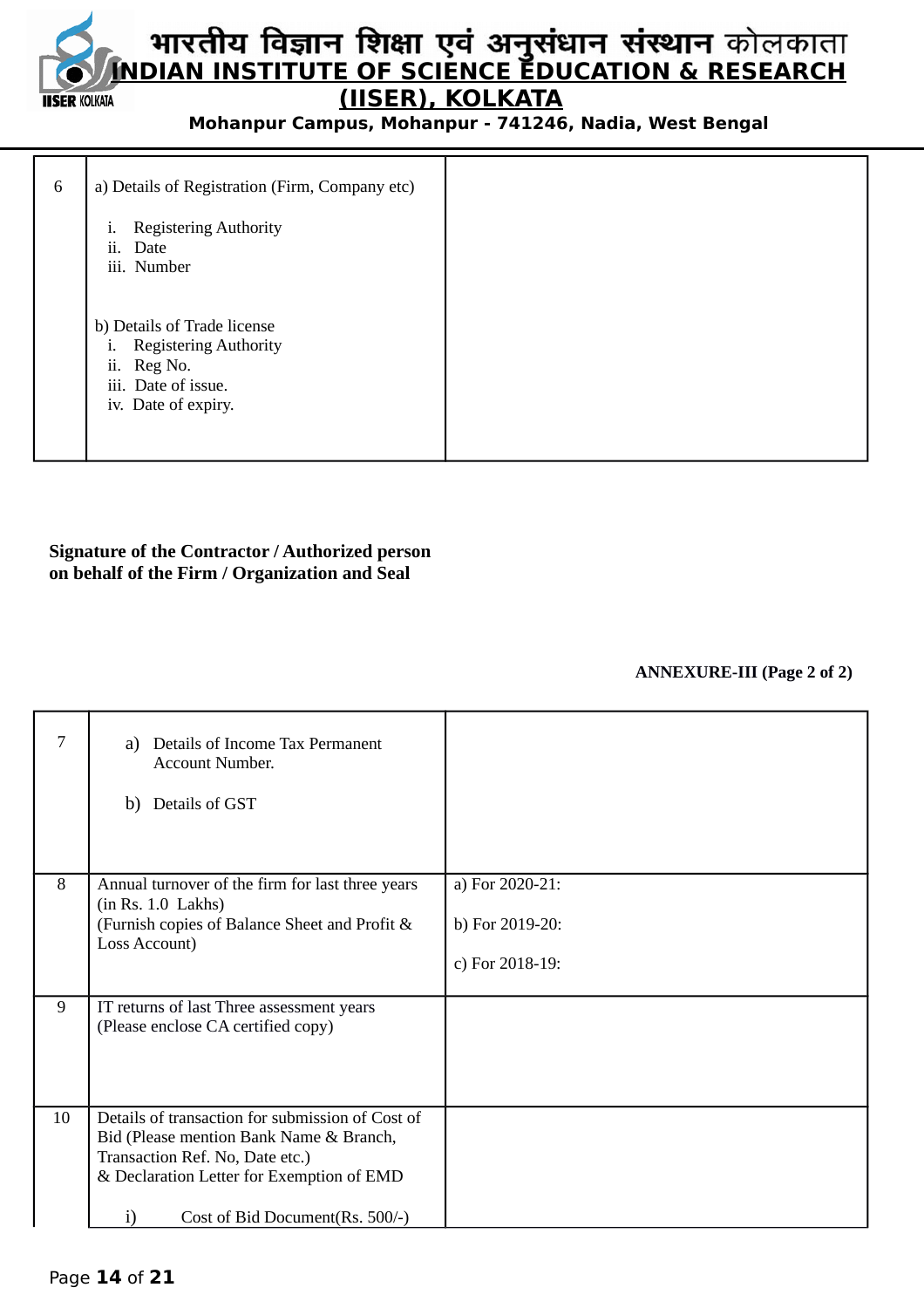

|    | ii)<br><b>EMD</b>                           | $\text{NIL}$ |
|----|---------------------------------------------|--------------|
| 11 | Bank Account Details of the Bidder (Account |              |
|    | No. Bank Name & Branch, IFSC Code etc)      |              |
|    |                                             |              |
|    |                                             |              |
|    |                                             |              |
|    |                                             |              |
|    |                                             |              |

# **Signature of the Contractor / Authorized person on behalf of the Firm / Organization and Seal**

# **DETAILS REQUIRED FOR ELECTRONIC TRANSMISSION**

|                                 | A) Details of Account Holder: |  |  |  |  |
|---------------------------------|-------------------------------|--|--|--|--|
| Name of the Account             |                               |  |  |  |  |
| Holder                          |                               |  |  |  |  |
| <b>Complete Contact Address</b> |                               |  |  |  |  |
|                                 |                               |  |  |  |  |
| Mobile Number                   |                               |  |  |  |  |
| Telephone Number                |                               |  |  |  |  |
| <b>Email Address</b>            |                               |  |  |  |  |
| <b>PAN Number</b>               |                               |  |  |  |  |

| <b>B) Details of Bank:</b> |  |
|----------------------------|--|
| Name of the Bank           |  |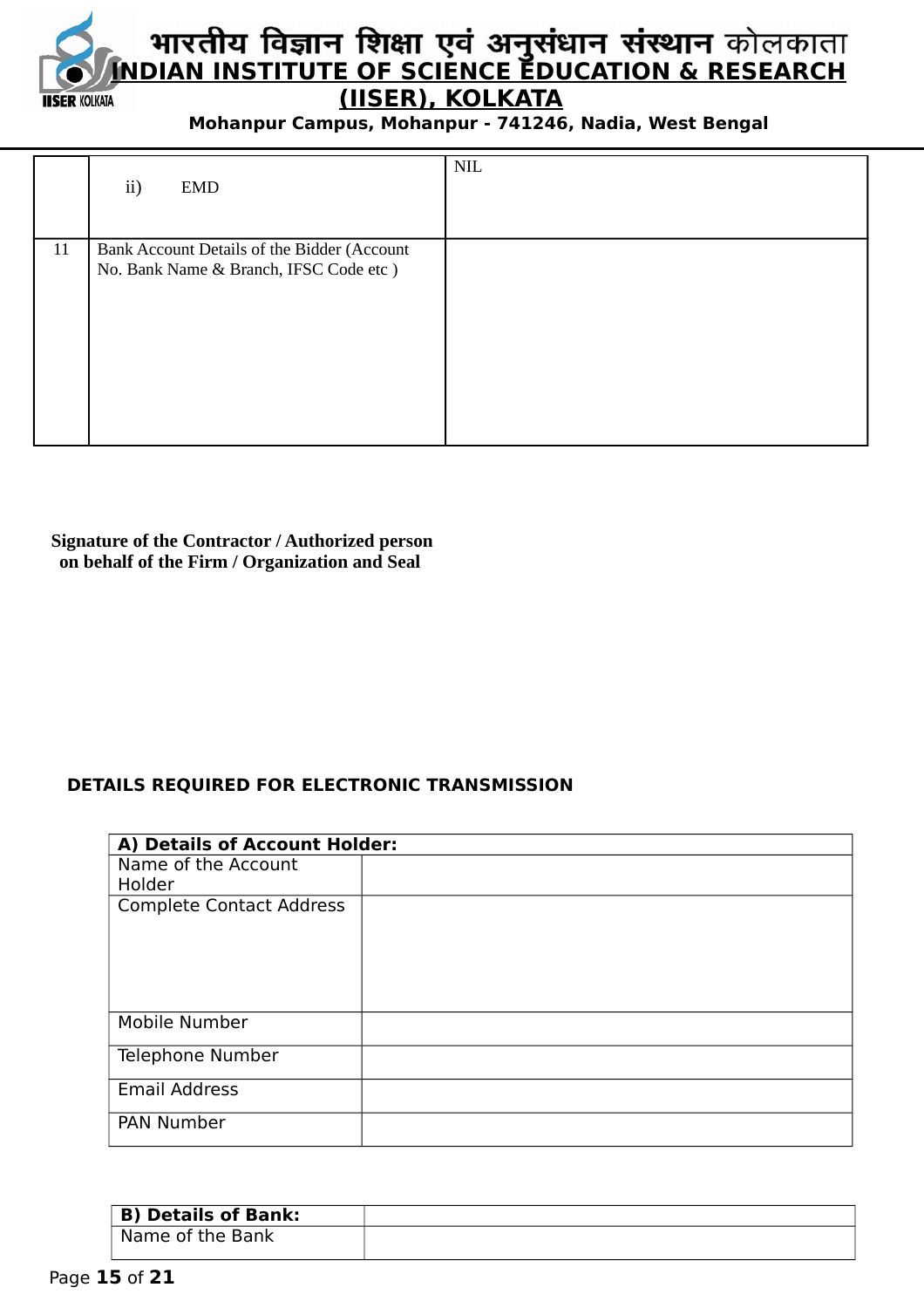

| <b>Branch Name</b>                       |  |
|------------------------------------------|--|
| Complete Address of the<br><b>Branch</b> |  |
| Telephone Number                         |  |
| <b>Email Address</b>                     |  |
| <b>Account Number</b>                    |  |
| Account Type                             |  |
| <b>IFS Code</b>                          |  |

nature of the Account Holder)

(Sig

# **Signature of the Contractor / Authorized person**

#### **on** one of the contract of the contract of the contract of the contract of the contract of the contract of the contract of the contract of the contract of the contract of the contract of the contract of the contract of th **behalf of the Firm / Organization and Seal**

#### **ANNEXURE - IV**

#### **Past Experience as per table given below:**

 *(Use Extra Sheet if required)*

| SI. | <b>Period of Contract</b> |    | Name of the  | <b>Type Of</b>  | <b>Value of Contract</b> | <b>Documentary</b> |
|-----|---------------------------|----|--------------|-----------------|--------------------------|--------------------|
| No. | From                      | To | organization | <b>Contract</b> |                          | evidence attached  |
|     |                           |    | with whom    |                 |                          | in support         |
|     |                           |    | worked       |                 |                          |                    |
|     |                           |    |              |                 |                          |                    |
|     |                           |    |              |                 |                          |                    |
|     |                           |    |              |                 |                          |                    |
|     |                           |    |              |                 |                          |                    |
|     |                           |    |              |                 |                          |                    |
|     |                           |    |              |                 |                          |                    |
|     |                           |    |              |                 |                          |                    |
|     |                           |    |              |                 |                          |                    |
|     |                           |    |              |                 |                          |                    |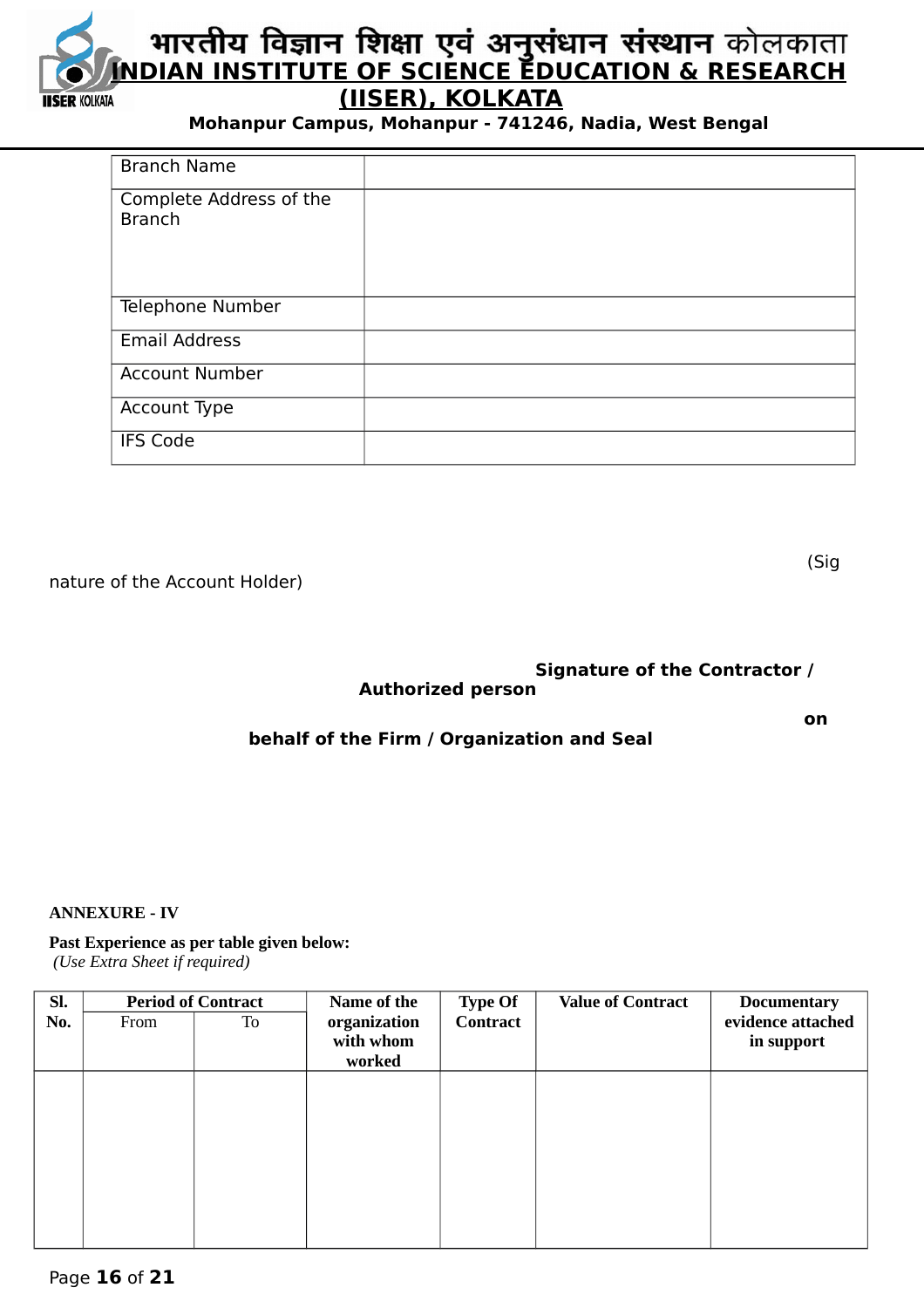

# **INDIAN INSTITUTE OF SCIENCE EDUCATION & RESEARCH (IISER), KOLKATA**

**Mohanpur Campus, Mohanpur - 741246, Nadia, West Bengal**

**Signature of the Contractor / Authorized person on behalf of the Firm / Organization and Seal**

**Annexure-V**

**SELF DECLARATION (for Local Content of Products, Services or Works) (On company letter head)**

**To The Director Indian Institute of Science Education and Research Kolkata Mohanpur- 741 246, Dist. Nadia, West Bengal**

1. With reference to Order no P.-45021/2/2017 PP (BE-II) dated 04.06.2020 of DPIIT, Ministry of Commerce and Industry, Govt. of India and order No F.No. 33(1)/2017- Page **17** of **21**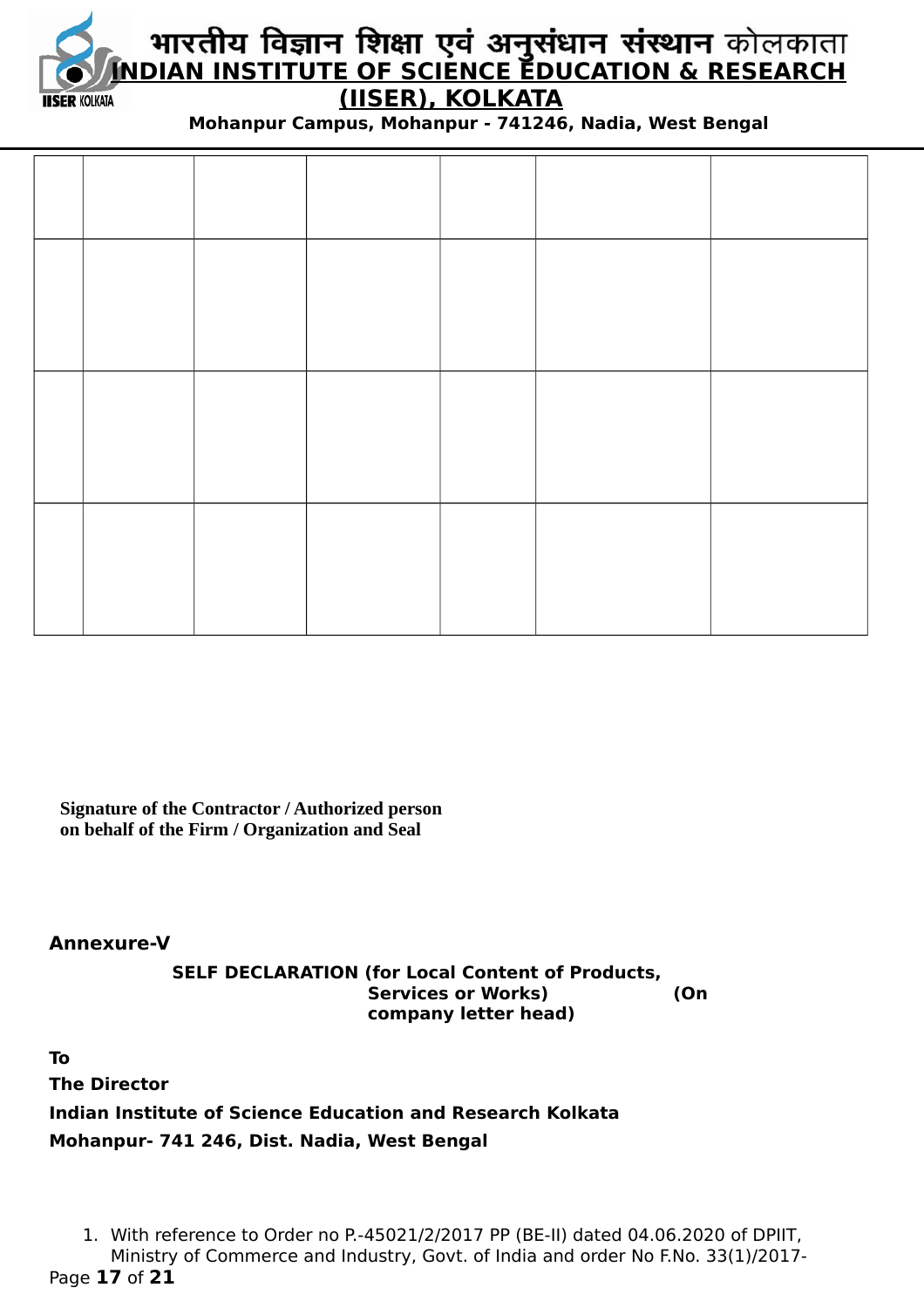

IPHW Ministry of Electronics and Information Technology, Government of India we fall under the following category of supplier( please **tick** the correct category) for the items for which this tender has been floated and being bided.



 2. We are solely responsible for the abovementioned declaration in respect of category of supplier. False declarations will be in breach of the Code of Integrity under Rule 175(1)(i)(h) of the General Financial Rules for which we may can be debarred for up to 2 years as per Rule 151(iii) of the General Financial Rules along with such other actions as may be permissible under law.

# **(Signature of the Authorized Person with Organization Seal)**

# **Note:**

- 1) In case of procurement value more than 10 crores, this certificate is to be issued by Statutory Auditor/Cost Auditor/ practicing Cost Accountant / practicing Chartered Accountant as applicable as per the aforesaid order).
- 2) In all the cases, the details of the location(s) at which the local value addition is made is to be provided along with this certification.

# **Annexure-VI**

# **Declaration letter for exemption of EMD**

| I/we hereby submit the following the declaration in lieu of submitting the EMD. |  |
|---------------------------------------------------------------------------------|--|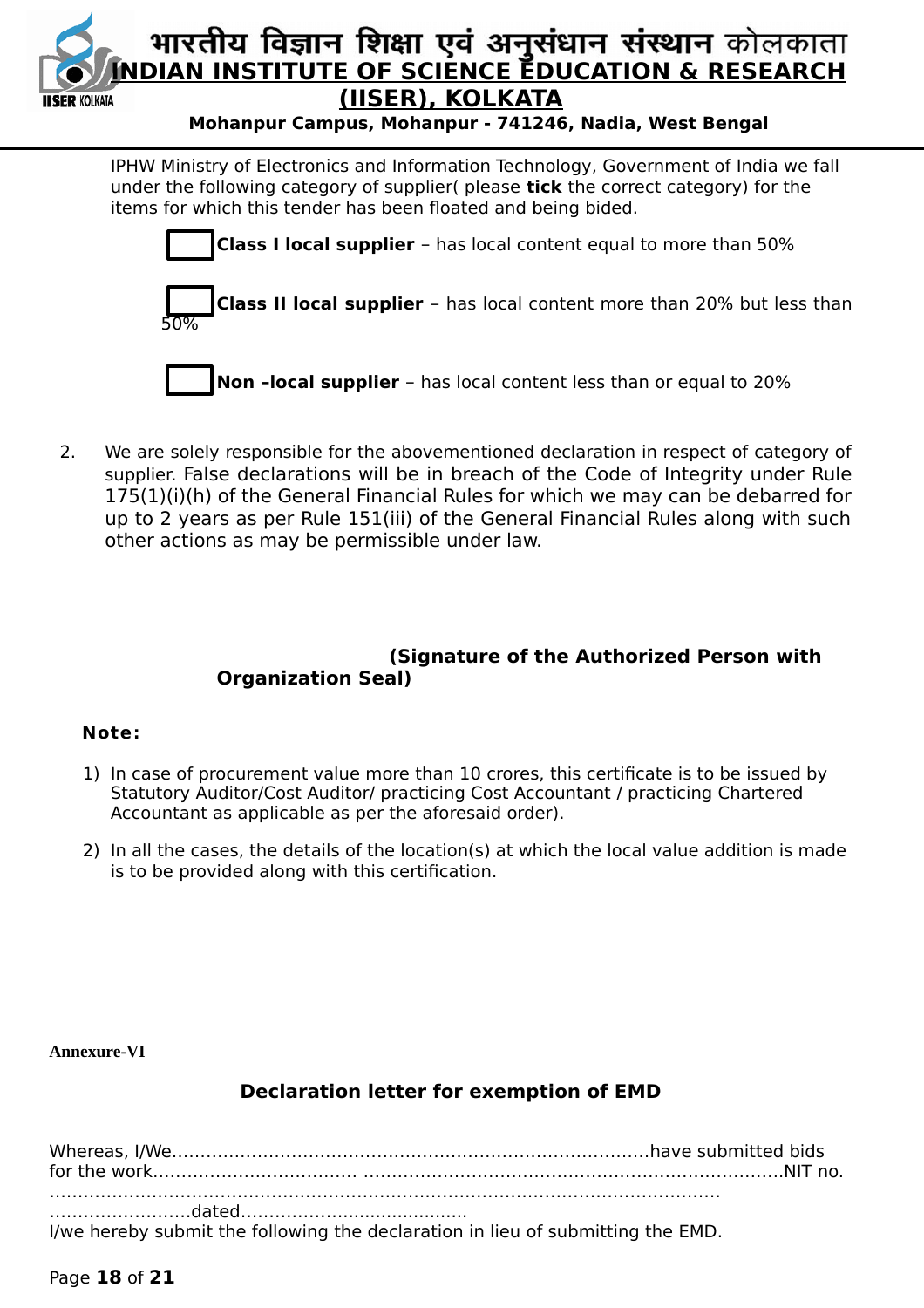

- 1. If after the opening of the tender, I/we withdraw or modify the bids during the validity period of tender specified in the tender documents.
- 2. If, after the award of work, I/we fail to sign the contract, or to submit the performance security before the deadline in the NIT documents.

I/we shall be suspended for one year and shall not be eligible to bid for IISER Kolkata tenders from date of issuance of suspension order.

Note: EMD will not be exempted without this letter.

**Signature of the Contractor / Authorized person On behalf of the Firm / Organization and Seal**

 **Annexure-VII**

**(Draft of letter to be submitted by the tenderer in Part-II of Tenders)**

**(Price Bid)**

To,

Page **19** of **21**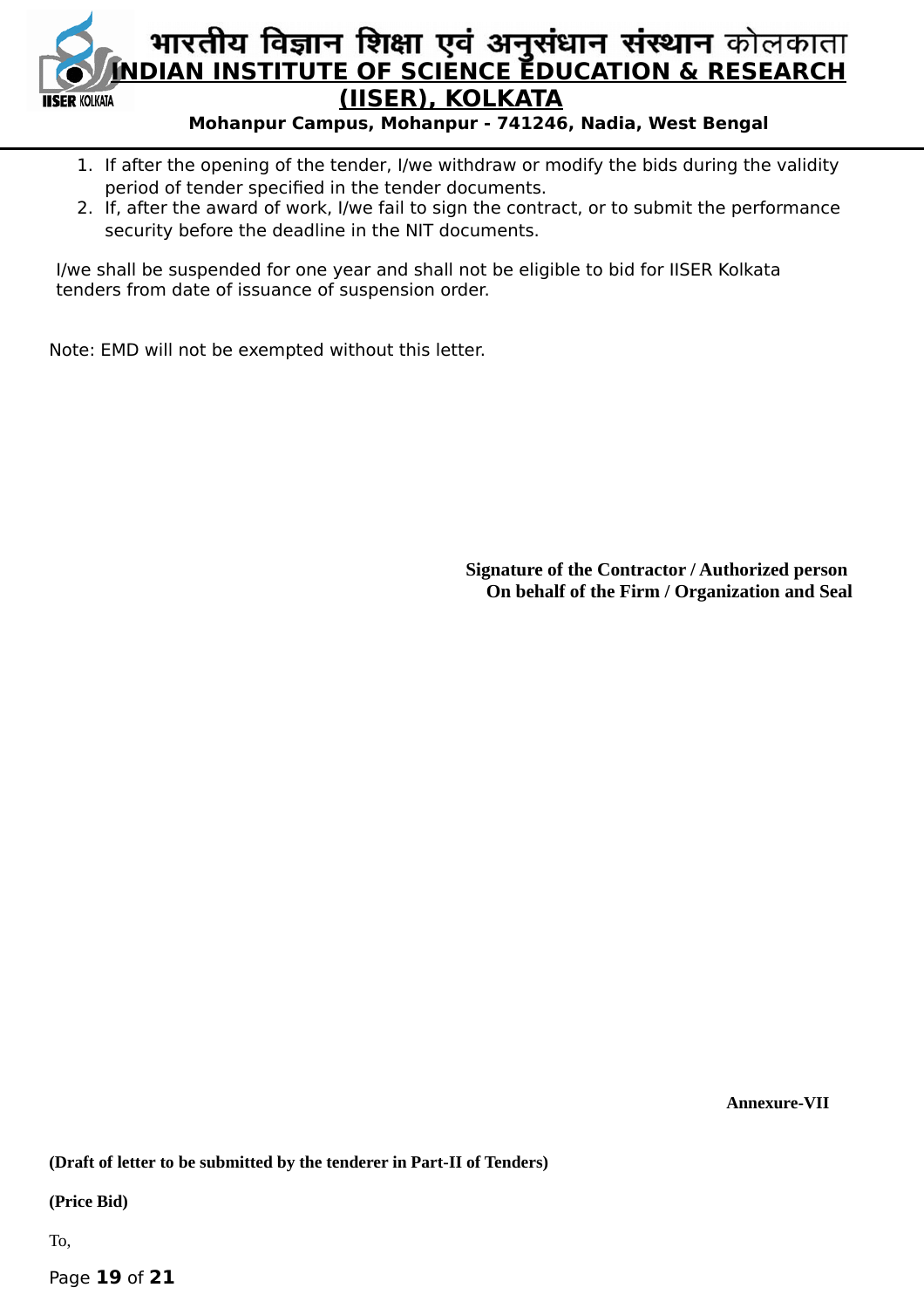

The Superintendent Engineer, IWD, IISER-KOLKATA, Mohanpur Campus, Nadia.

# Sub: Submission of Tender for the work of **'Supply of Various Electrical Materials at store of IISER- Kolkata Mohanpur Campus.'**

Dear Sir,

With reference to the above Notice Inviting Tender, having gone through and understood the scope of services and terms & conditions forming part of the tender, we hereby enclose our offer as per the schedule:

#### **SCHEDULE OF RATES**

| Particulars                                                                                                                  | <b>Total Quoted Amount (Inclusive of</b><br>GST) |
|------------------------------------------------------------------------------------------------------------------------------|--------------------------------------------------|
| <b>Total Value offered for</b><br>'Supply of Various Electrical Materials<br>at store of IISER- Kolkata Mohanpur<br>Campus.' | (Rs. In Figure)<br>(Rs. In Word)                 |

**Dated :** 

**Signature of the Contractor / Authorized person on behalf of the Firm / Organization and Seal**

 **Annexure-VIII**

**BOQ for Supply of Various Electrical Materials at store of IISER- Kolkata Mohanpur Campus.**